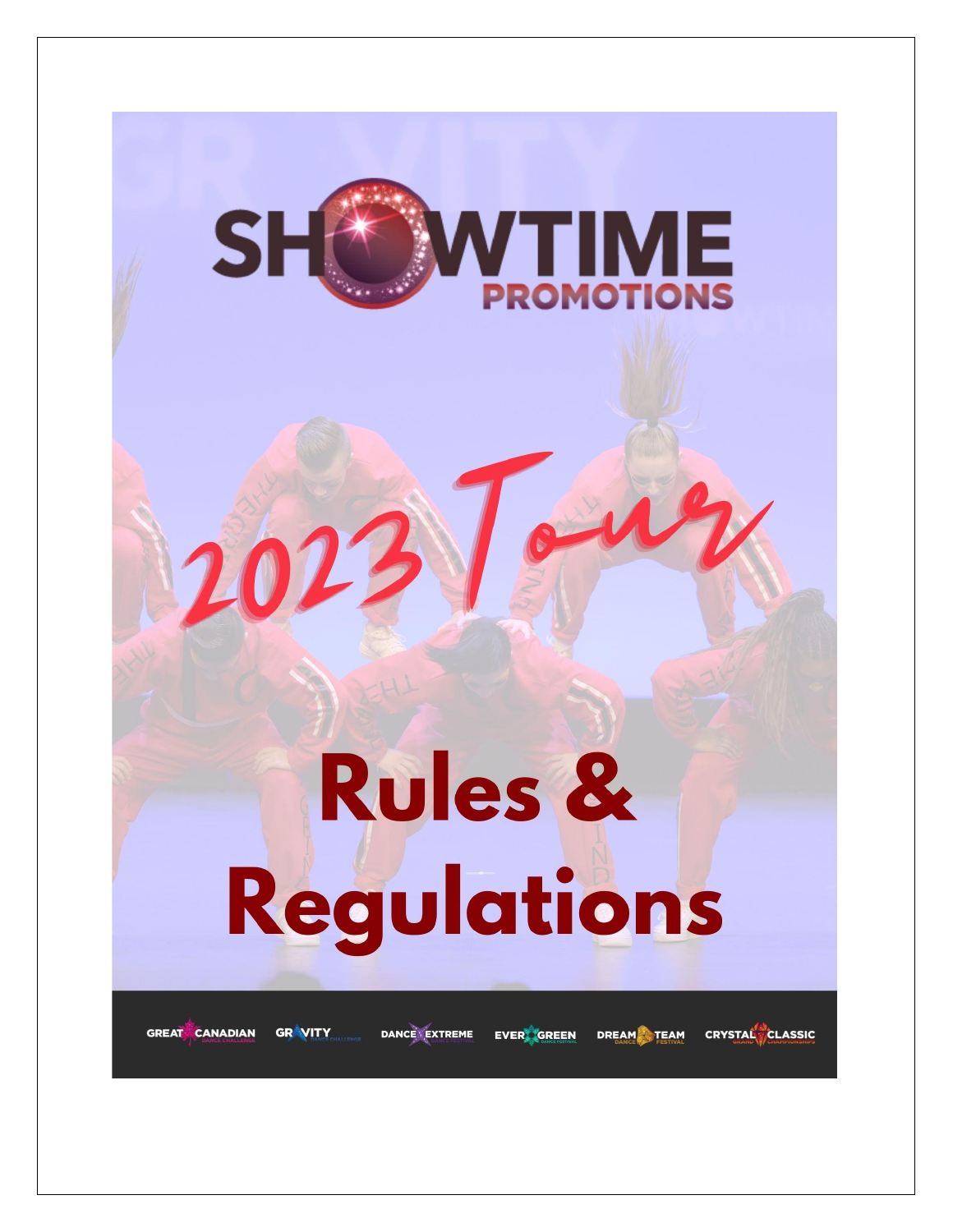

## **Index**

| Payment Information              | $\overline{4}$ |
|----------------------------------|----------------|
|                                  |                |
| <b>Entry Information</b>         |                |
|                                  | 5              |
|                                  | $5 - 6$        |
| Calculating Age & Level          | $6 - 7$        |
| Accelerated & Accelerated Elite  | 8              |
| Group Size, Time Limits & Prices | $8 - 9$        |
| Prop Information                 | $9 - 10$       |
| Category Descriptions            | $10 - 12$      |
| Medal Standings & Score          | 12             |
|                                  | $12 - 13$      |
|                                  | 13 - 15        |
|                                  | 16             |
|                                  | 16 - 17        |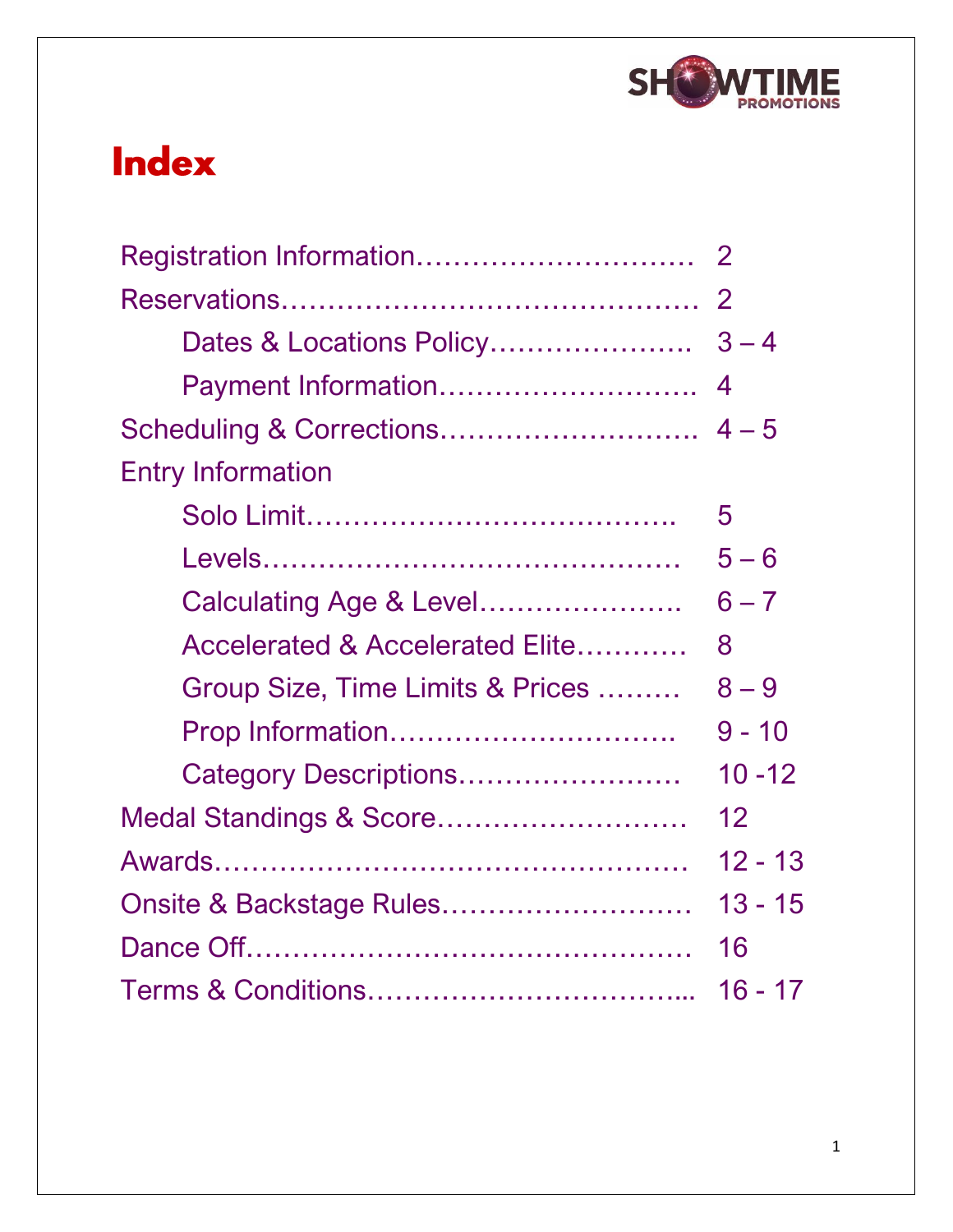

# **2023 Showtime Events Rules and Regulations**

Welcome to Showtime's 2023 event season! Registrations are first come first serve.

\* Independent entries are not accepted; All entries must be submitted under a studio\*

## **Registration Information**

Registrations for all Showtime events should be done online through our website www.showtimedancepromotions.com/studio-login or through DanceBUG [www.dancebug.com.](http://www.dancebug.com/)

Registration payments can be made by:

- Credit card, following your registration page payment option
- E-transfer to **ianb@telus.net**
- Cheque by mail

If a studio chooses to send an e-transfer, a copy of the receipt should be sent to [info@showtimedancepromotions.com](mailto:info@showtimedancepromotions.com). It's the studio's responsibility to inform Showtime of the e-transfer details.

Payments by cheque can be mailed to the following address:

#### **SHOWTIME DANCE PROMOTIONS**

**3073 Lakeview Cove Road**

**West Kelowna, BC** 

#### **V1Z 3P6**

Email: info@showtimedancepromotions.com

Website: www.showtimedancepromotions.com

For registration fees, discount information and deadlines please read 2023 Registration Details.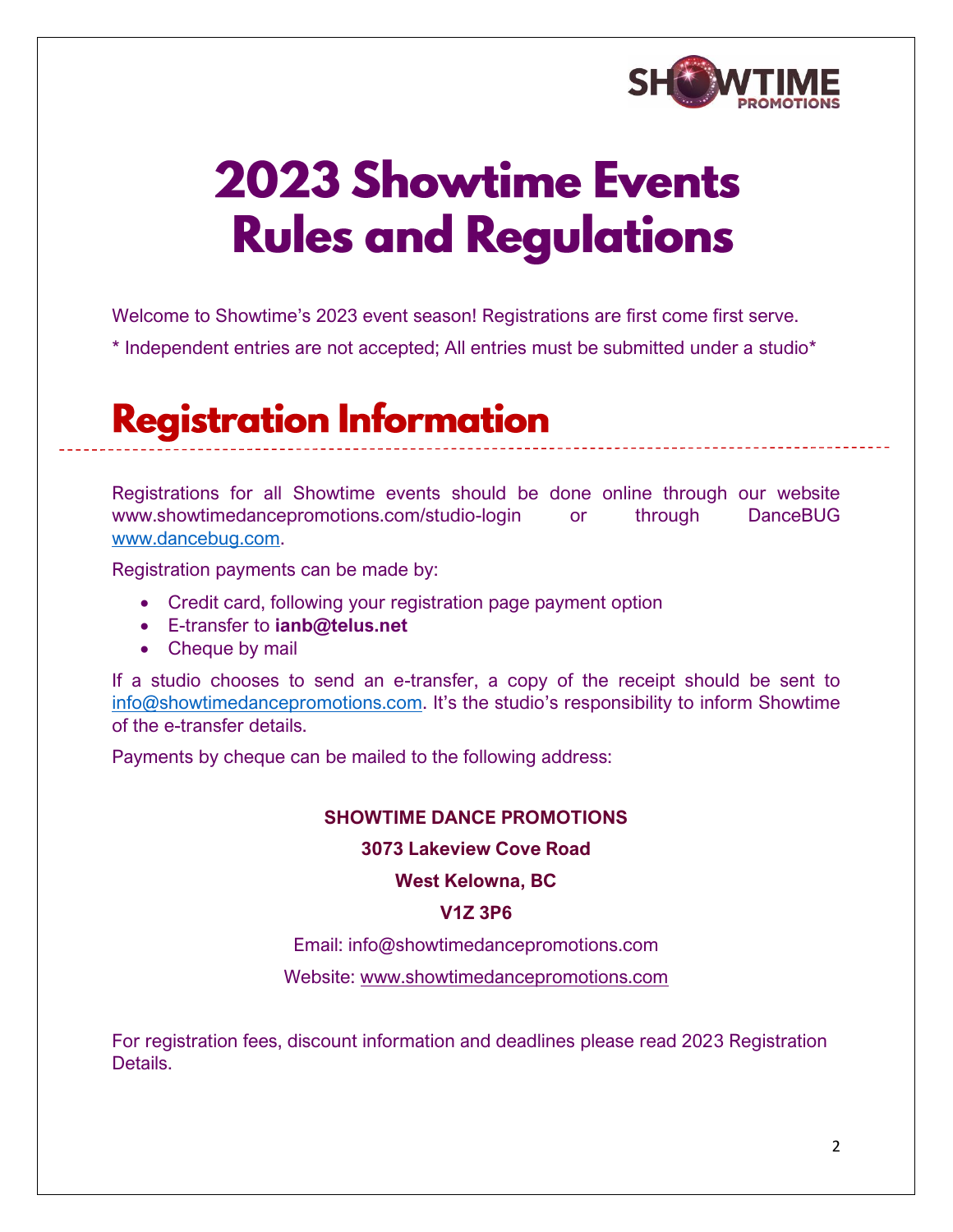

#### **Reservations:**

Showtime Dance Promotions is now accepting registration reservations for the 2023 season. This means you can reserve a spot for your studio at one of our events with a deposit for an estimated number of entries without having to know the full details of your registrations. Reservations can be done online through the registration system.

#### **Deposit required:**

1-20 entries: \$500 deposit

21-50 entries: \$1000 deposit

51+ entries: \$1500 deposit

*Returning studios with credit on file do not need to pay a deposit to reserve.* 

\*Please estimate your total entries – if an event is full, Showtime reserves the right to refuse additional entries above your reservation number. Please do not overestimate your entries as those spots can be given to others.

This amount will be applied towards your total registration fees. Please check that the correct deposit amount is applied to your online account prior to completing payment. If there are any errors, please email us prior to completing registration: info@showtimedancepromotions.com

If a studio reserved spots, but hasn't started a registration by December  $1<sup>st</sup>$ , 2022, the reserved spots will be given out to studios on the registration waitlist.

Registration deadline for all Showtime events: January 6<sup>th</sup>, 2023.

#### **Late Entries:**

Late entries will only be allowed if the allotted time in the schedule permits us to do so. A \$20.00 per entry late fee is applied once the registration deadline has passed.

## **Dates and Locations**

Venues and Schedules are tentative and subject to change dependent on the number of entries received per event. All dates are also subject to change based on government regulations and recommendations in situations such as pandemics, fires, floods, or any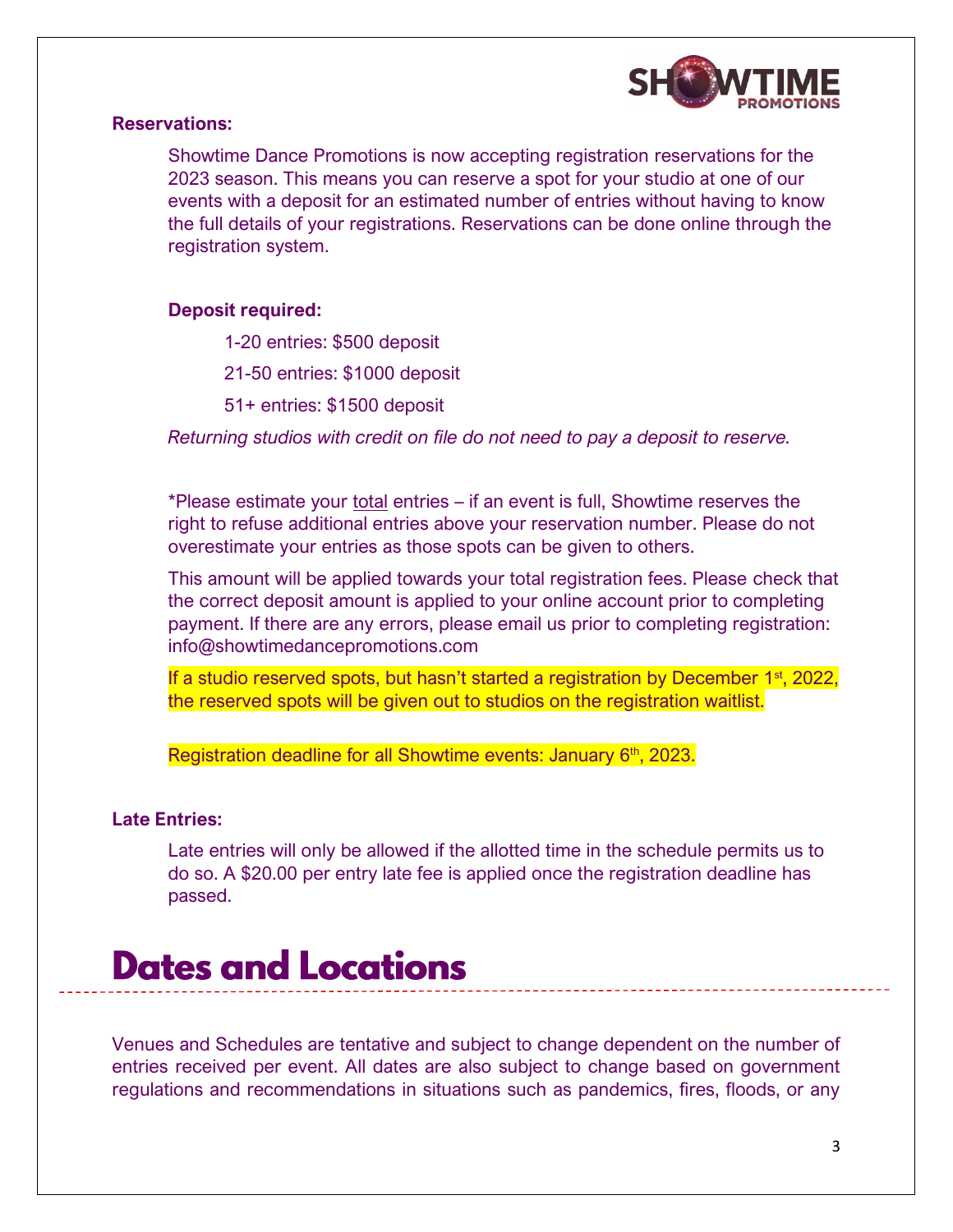

other reason out of our control. Events are subject to cancellation and/or extension of publicized dates giving studios due notification. Please check our website or Facebook for an up-to-date list of all 2023 events. Should an event need to be rescheduled, we will do so at the earliest available date based on venue availability and government guidelines.

## **Payment Terms**

Full payment is required upon registration. If payment method is cheque or money order, payment must be received within two weeks of registration date. Without full payment the registration will not be deemed valid. Full Payment includes all entries registered by the studio. Scheduled payment plans can be arranged, please email us for more information.

Should a studio have an outstanding payment for the event, all entries received from the studio will not be allowed to participate in the event until the account is paid in full.

GST is included in price

Registration fees are **non-refundable.**

Please note that all entries must be paid in full prior to any deadlines in order to take advantage of the current pricing. For prices, please see Registration Details document.

## **Scheduling and Corrections**

To receive schedule updates and important information, please ensure than your **email address is up to date and correct in your online account**.

Any changes you may require must be received by the deadline to be placed into program.

When a schedule is ready to view, an email will be sent out and a copy will be attached to the email. The email will also specify the deadline for all change requests. Any change requests submitted after the deadline may not appear in the printed program. Please note once the rough draft has been sent out and deadlines are completed the final schedule cannot be changed as it will be sent for print.

Changes can still be made after the final schedule is completed but will not appear in the program. All changes after the deadline will be announced on site by the emcee to the audience.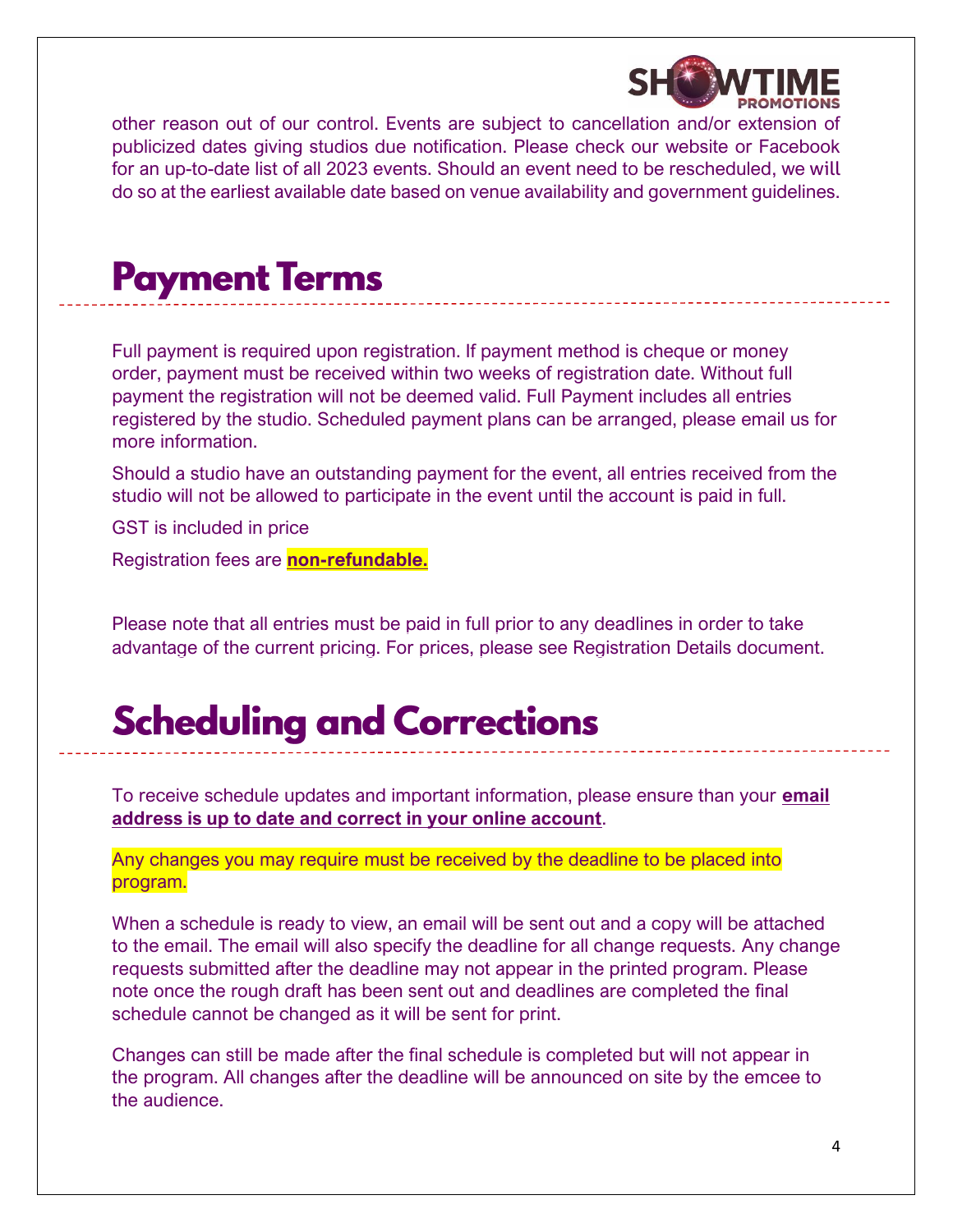

#### **Should you have a specific date request (ex. Can only dance on Friday).**

These requests must be made in the comments of your original registration prior to any scheduling being completed. Once a schedule has gone out for proofing, these scheduling requests can not be accommodated.

#### **Incorrect entries/changes after the final schedule:**

When the rough draft schedule is released for review, please ensure that you review all your entries carefully and ensure all entries are in the correct levels, spelling is correct and all other information is correct. Once the final draft is completed, any entries that are incorrect and need to be changed will not be allowed to move within the schedule due to time constraints. The entry will be adjusted on site, but they will dance out of category.

# **Entry Information Solo Limit**

We accept a maximum of 5 (five) solos per dancer.

### o **Solo length: 2.5 Minutes MAX**

If a studio wishes to register a solo longer than 2.5 minutes and shorter than 3 minutes, they can choose the long solo option upon registration. Regardless of which, all solos will be adjudicated and marked equally in the same categories. Solos are subject to time spot-checks; a grace period of 5 seconds is given. Should a solo exceed the time limit indicated (i.e., if a solo is longer than 3 minutes), a \$100 fine will be issued and must be paid by the studio prior to the studio's next category.

## **Levels**

### **YEARS OF TRAINING**

| Beginner (Solos Only) | This level is reserved for a dancer's<br>FIRST SOLO EVER (first time on stage<br>alone, not per discipline) |
|-----------------------|-------------------------------------------------------------------------------------------------------------|
| <b>Novice</b>         | 1 <sup>st</sup> year of training in specific discipline                                                     |
| <b>Junior</b>         | $2^{nd}$ & $3^{rd}$ year of training in specific<br>discipline                                              |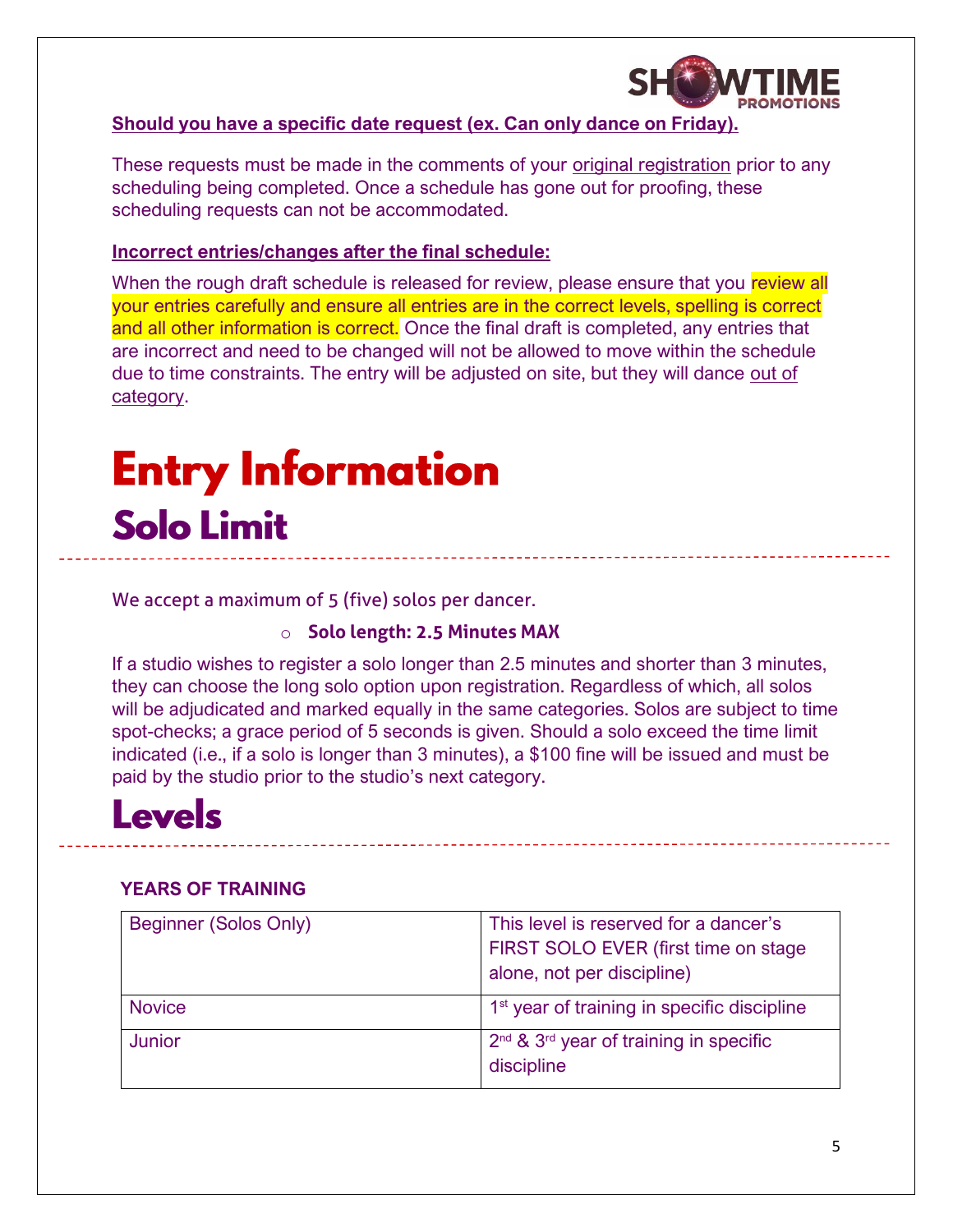

| Intermediate 1 | $4th$ to $6th$ year of training in specific<br>discipline           |
|----------------|---------------------------------------------------------------------|
| Intermediate2  | $7th$ to 9 <sup>th</sup> year of training in specific<br>discipline |
| Advanced       | 10 years and over of training                                       |

#### **HOURS OF TRAINING**

| Non-Accelerated          | Includes all leveling listed above while<br>training less than 6hrs per week                         |
|--------------------------|------------------------------------------------------------------------------------------------------|
| Accelerated              | Includes all leveling listed above while<br>training for 6hrs to 9.9hrs a week.                      |
| <b>Accelerated Elite</b> | Includes all leveling listed above while<br>training for 10hrs or more a week.                       |
| Open <sup>*</sup>        | Any routine that includes a teacher or<br>professional on stage that is 19 years of<br>age or older. |

\*Open Category DOES NOT QUALIFY FOR SPECIAL AWARDS UNLESS THERE ARE 3 OR MORE OPEN GROUPS IN THE CATEGORY.

Open groups cannot qualify for the dance-off.

## **Calculating Age and Level**

#### **AGE**

Age is as of March 1<sup>st</sup>, 2023.

Age is the average of all dancers in group numbers.

Averages are rounded based on the decimal:

#### **ex. Avg. 9.5 = 8 & 9 yrs. OR avg. 9.51 = 10 & 11 yrs.**

\*It is the responsibility of the studio to be accurate on age and placings. If age or level is questioned, the studio/parents will be asked to provide documented proof. \*

#### **LEVEL**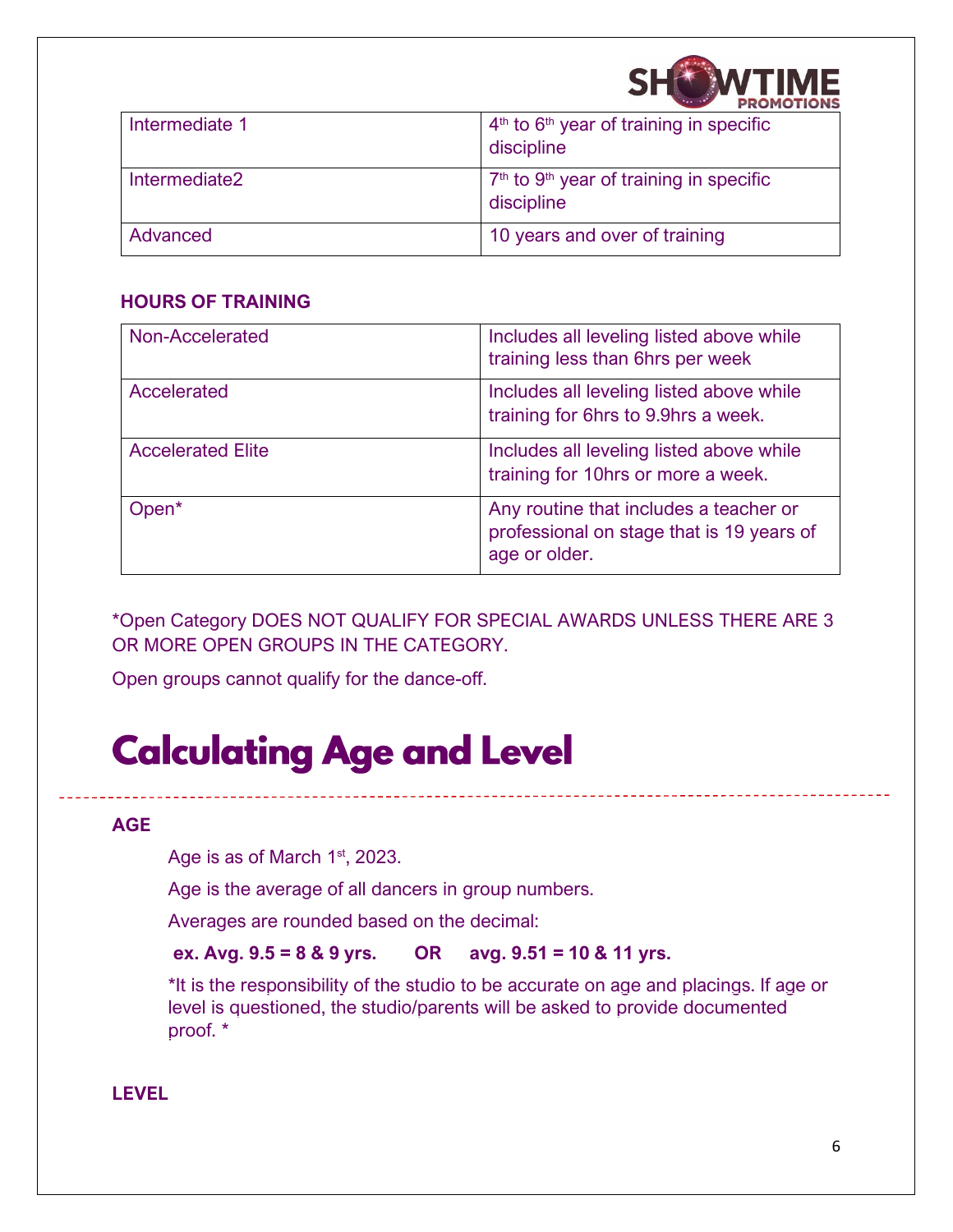

- The current dance season counts as one year, all dancers have minimum 1 year training
- For group routines, please average years of experience and round to the closest level:
	- $\circ$  E.g.) years of training for a group of 5: 2, 3, 4, 2, 3 = avg. 2.8

Level categories: Junior 2<sup>nd</sup> and 3<sup>rd</sup> year of training.

- If the average falls in between levels exactly:
	- $\circ$  E.g.) average is 3.5 years of training
	- o Please use your discretion as a teacher to select either Junior or Intermediate 1. You know your students best and you know better what their true abilities are. Please ensure you select the level that is the fairest to all competitors entered and when in doubt round up and choose the higher level.

#### **DETERMINING LEVELS**

Levels will be determined by overall years of experience for all disciplines except for a few specific disciplines. For duets, trios, and group dances, please average the years of experience (add all years together and divide by the number of people in the group). See below for more information on calculations.

o **Jazz, Ballet, Lyrical, Modern/Contemporary, Visual Interpretive, Variety, & Student Choreo**

Example: Dancer A have the following years' experience: Jazz – 11 years, Ballet – 10 years, Lyrical 8 years, Modern/Contemp. 8 years, Variety 4 years. Regardless of the genre, the dancer will be entered as an Advanced Dancer due to having 11 years of jazz experience and 10 years of ballet experience. So, if they do a lyrical, modern or variety solo they will still be entered as Advanced.

o **Tap, Pointe, Hip Hop, Breakdancing, Musical Theatre (live singing), Acro, National**

These disciplines require technique and vocabulary that can be significantly different than the other disciplines of dance, therefore a dancer may be entered in a lower level of training for these specific disciplines if they have less years of training.

A dancer may enter one of these disciplines at a maximum of 2 levels below their usual experience level based on their years of training in the specific discipline.

EX: Same dancer from above is advanced. But it is their second year doing tap (Which would usually be Junior) However, the maximum you can lower is 2 levels, so the Tap Solo would be entered as an Intermediate 1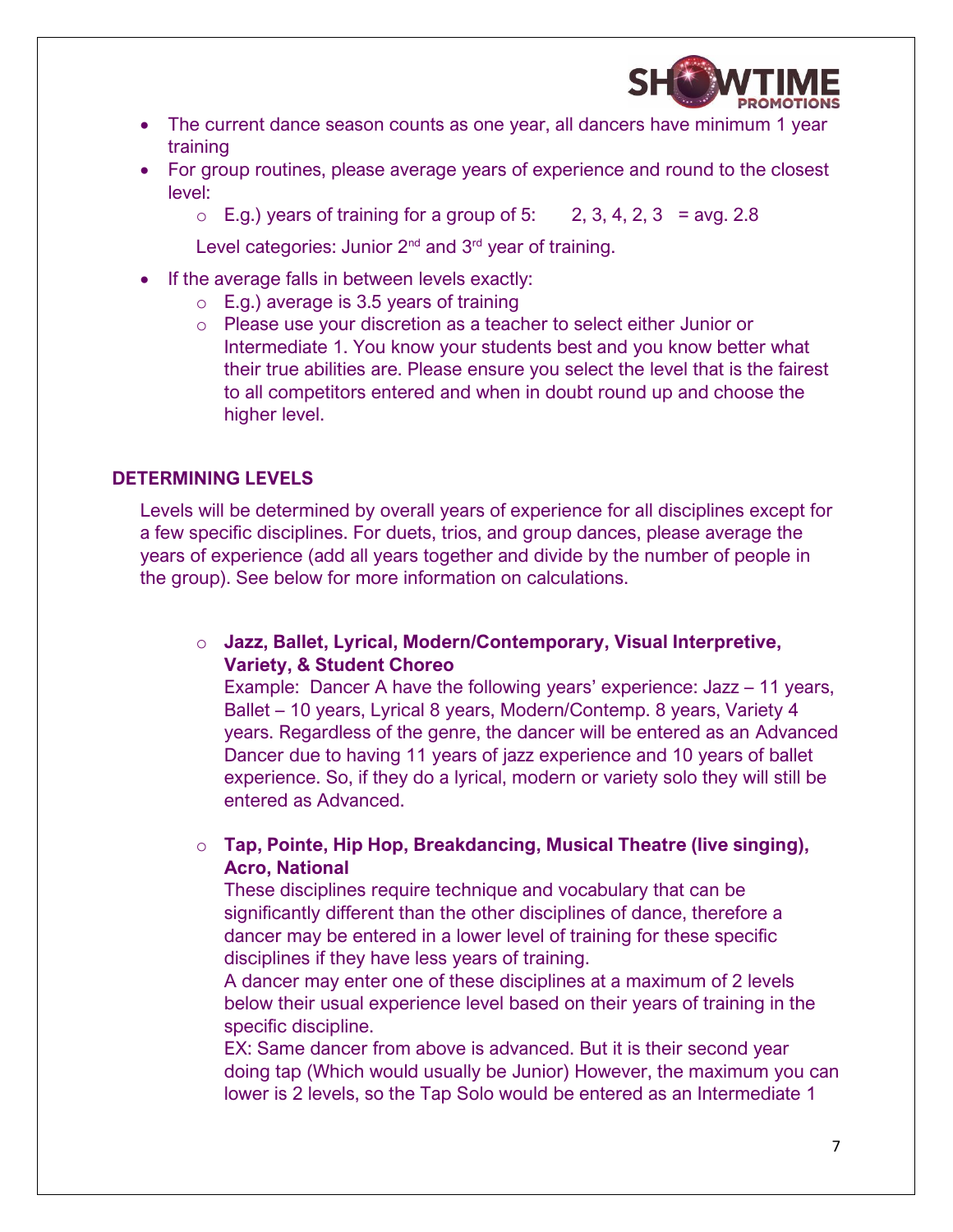

level.

o At Showtime we always want to ensure the dancers are having the best possible experience, this seems to be the fairest way to ensure this for all participants. More advanced dancers will always have a higher physical literacy, ability for movement and have a higher comfort level being on stage in front of an audience, regardless of the lower training in specific disciplines. With these more specific rules of levels, this will prevent truly new and junior dancers from being compared to more advanced dancers and hopefully improve the overall fairness and environment for all dancers.

## **Accelerated and Accelerated Elite Dancers**

#### **Accelerated: 6 – 9.9 hrs of training per week.**

If a dancer trains 6 hours to 9.9 hours a week they are considered "Accelerated" This must include all classes and all studios, i.e., if a dancer attends multiple studios, then all hours must be accounted for when making the calculation. Technique, choreography, and all ballet classes must be included (ex. If someone does 2 hours of ballet a week, that's 2 hours even though they are the same class multiple times a week)

#### **Accelerated Elite: 10 hrs or more per week.**

Dancers that trains 10hrs a week or more across all disciplines, classes and studios are considered Accelerated Elite. Please note that this level will be combined in categories with Accelerated as well as the dance-offs at our festival events. However, this distinction will appear in the program and on your adjudication forms so that marking corresponds to the training level.

#### **Calculating for Groups**

For groups, trios, and duets. Calculate the average hours of training per student. Then average the entire group to determine placement.

E.g.: 5 dancers in a group with the following training hour averages

5.5, 5.0, 6.0, 10.0, 10.5 = avg: 7.4 hrs a week

This group should be entered as Accelerated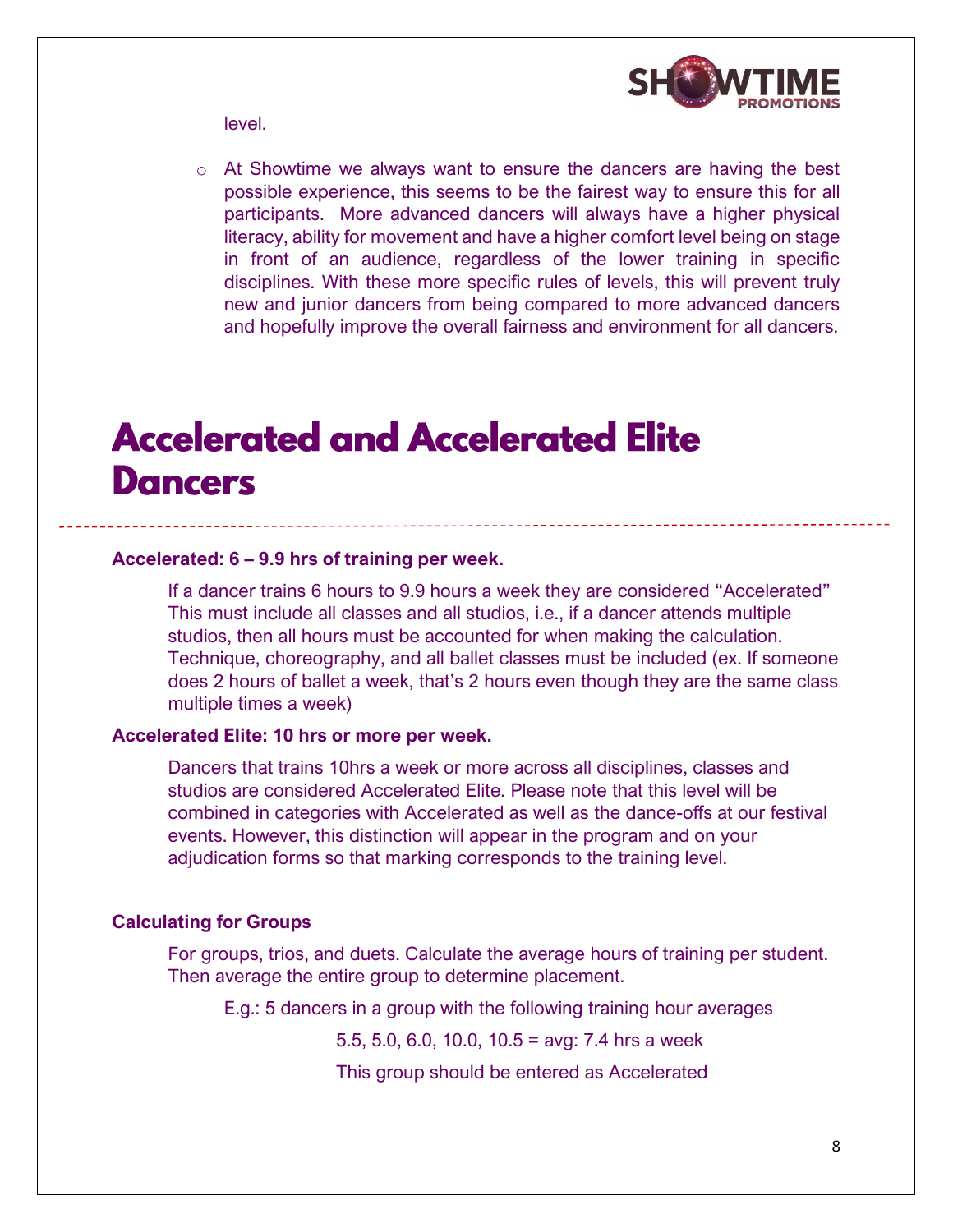

## **Group Sizes and Time Limits**

Routines are timed from the moment the first dancer is seen to the exit of the last dancer. Routines are spot-checked with **\$100 fine** for more than 5 seconds over the limit.

| <u>Type</u>           | Dancers        | <b>Time Limit</b> |
|-----------------------|----------------|-------------------|
| <b>Solo</b>           | 1              | 2.5 mins          |
| <b>Duets</b>          | $\overline{2}$ | <b>3mins</b>      |
| <b>Trio</b>           | 3              | 3 mins            |
| <b>Small Groups</b>   | $4 - 5$        | 3.5 mins          |
| <b>Medium Groups</b>  | $6-9$          | 4 mins            |
| <b>Large Groups</b>   | $10 - 14$      | 5 mins            |
| <b>X-Large Groups</b> | $15 - 19$      | 6 mins            |
| <b>Line Group</b>     | $20+$          | 6 mins            |
| <b>Productions</b>    | 15 or more     | 12 mins           |

Music should be submitted through DanceBug online registration system. If a studio is having any problem uploading a music to the online system, they can contact us at [info@showtimedancepromotions.com,](mailto:info@showtimedancepromotions.com) using the subject line: MUSIC.

# **Prop Information**

### **Prop time limits:**

For all routines, except for Productions – there is a time limit for prop set up. All props must be **set up and taken down in 30 seconds or less**. Any prop set up or take down longer than 30 seconds is **subject to a fee of \$100 and/or disqualification** and must be paid at the venue at the time of the infraction.

Productions have a 5-minute prop set up and take down time.

### **Prohibited Props:**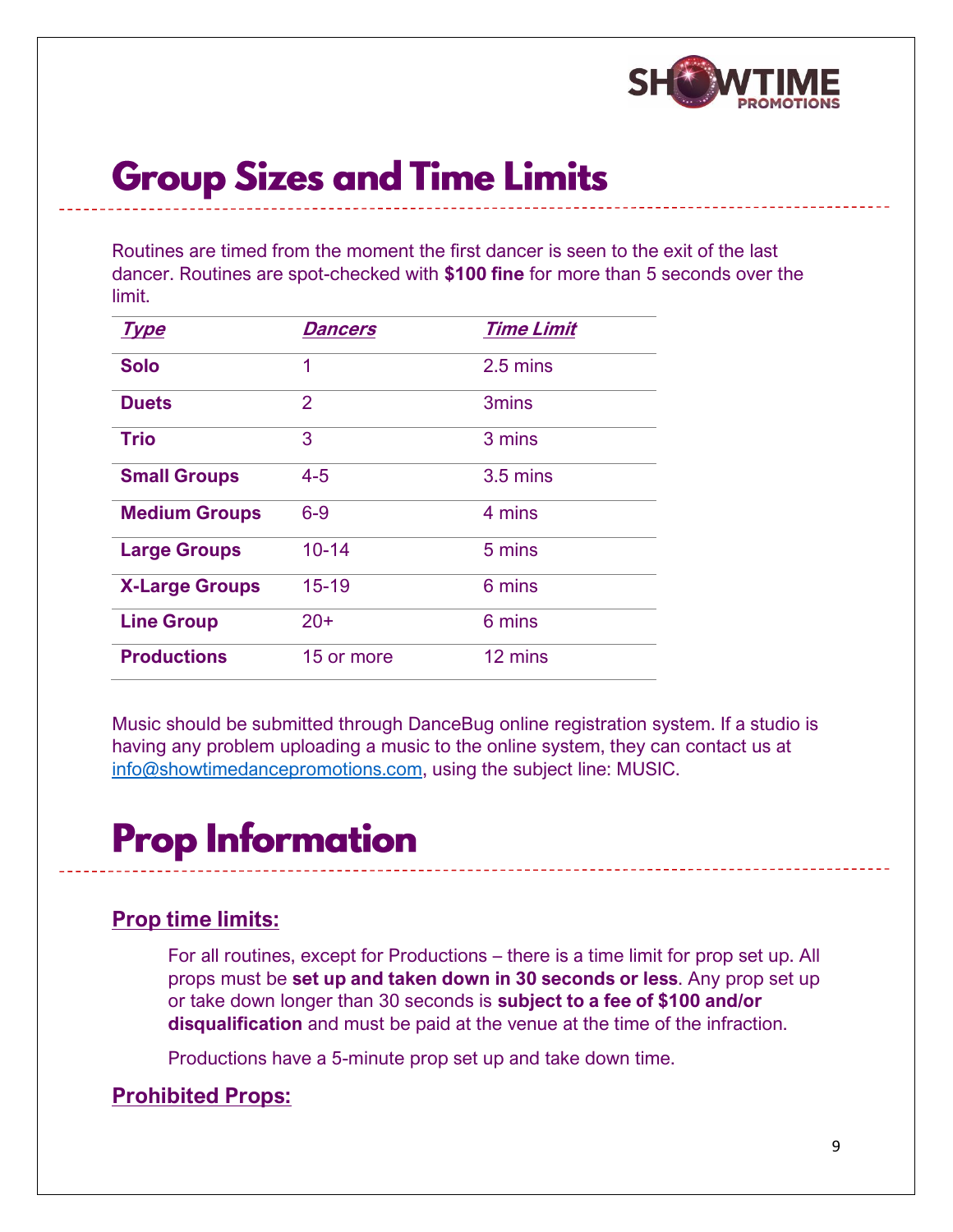

**Any items that require the stage to be swept or cleaned in any manner are not allowed at any of our events and will result in immediate disqualification.** This includes but is not limited to: glitter, confetti, fake blood, baby powder, fake flowers etc. All props must be able to be placed and picked up off the stage by hand and within the prop set up and take down time limits (30 seconds). Please note that any fees charged by the theatre to Showtime must be paid by the Studio.

### **Prop Size:**

Props must be smaller than 8ft tall and 4ft wide.

Props must be pre-assembled and must fit through all doorways at the venue.

Please note that if any prop requires the movement of the cyclorama or any lighting equipment or booms it is not allowed.

If you are unsure, please feel free to email and ask about your prop, each venue has different restrictions in place.

**Props must be declared prior to the event by adding "Prop" into the comment section of your routine entry. Handheld props do not need to be declared, only props that need placement or retrieval before or after the routine.**

Props must be stored elsewhere. They are only permitted backstage one category prior to performance. Props must be taken out of the backstage area one category after the performance is complete. Props may not be stored at the venue for the weekend, please ensure you make arrangements for your props to be picked up every day. Please try to move props in and out of the backstage area only in between performances so you do not distract the dancers on stage.

| Jazz                               | Routine focuses on jazz technique and is usually |
|------------------------------------|--------------------------------------------------|
|                                    | done to upbeat music.                            |
| Тар                                | Routine is done in tap shoes: may incorporate    |
|                                    | different themes and styles. Must not have pre-  |
|                                    | recorded Tap Sounds in the music.                |
| <b>Character/Demi Char. Ballet</b> | Routine focuses on ballet technique, but dance   |
|                                    | has a character theme or storyline. Demi-        |
|                                    | character may have just a theme with very little |
|                                    | acting or "character work" involved.             |
| <b>Classical Ballet</b>            | Routine focuses on ballet technique with no      |
|                                    | apparent character or theme attached to the      |

## **Category Descriptions**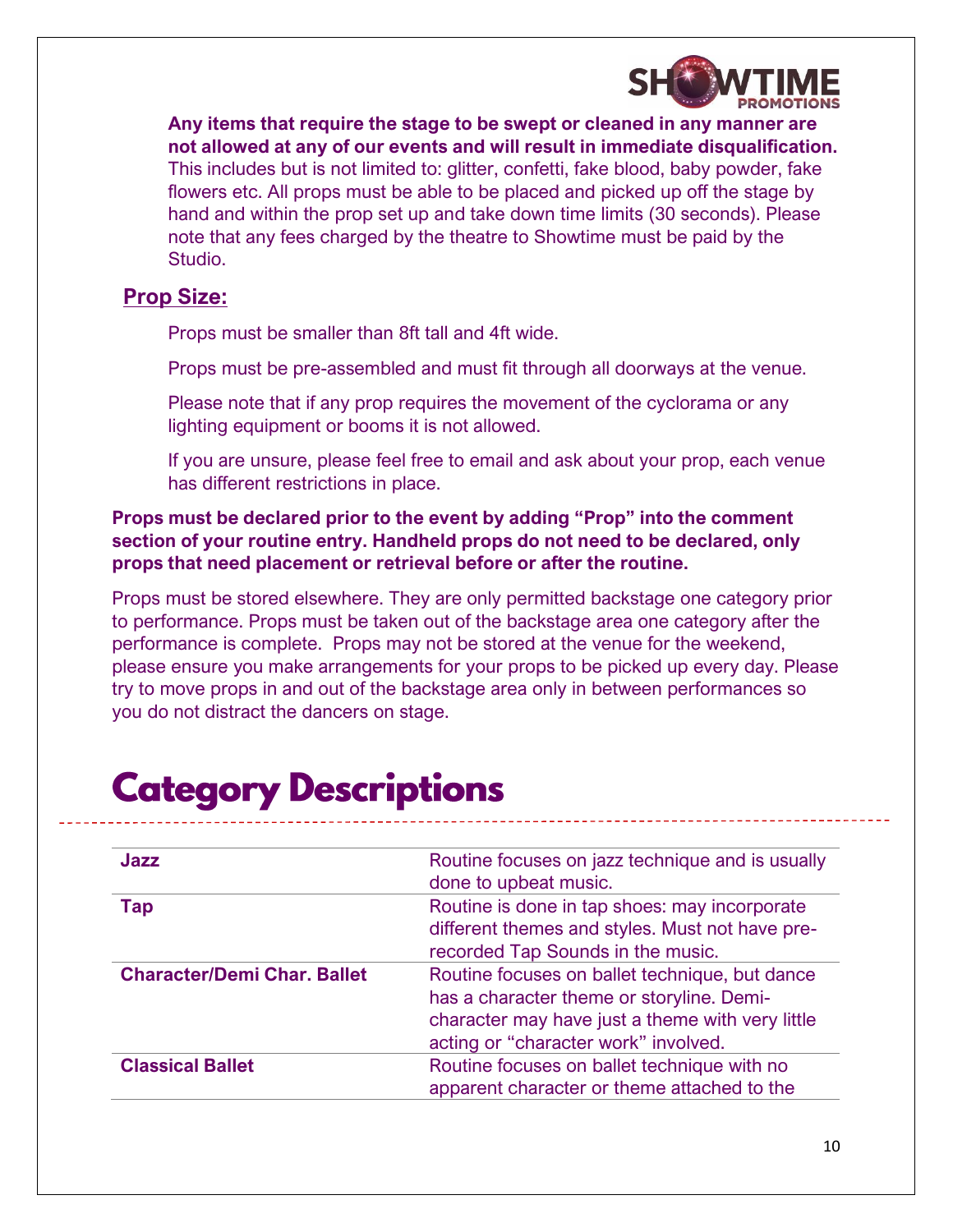|                             | routine                                                                                                                                                                                                                                                                                                                                                                             |
|-----------------------------|-------------------------------------------------------------------------------------------------------------------------------------------------------------------------------------------------------------------------------------------------------------------------------------------------------------------------------------------------------------------------------------|
| <b>Lyrical</b>              | Fusion of ballet, jazz, and contemporary<br>techniques. Performed with lyrics to inspire<br>movements and emotion. Routine should also<br>include classical technique (jazz/ballet) vs. all<br>modern technique to be classified as lyrical and<br>not contemporary.                                                                                                                |
| <b>Hip Hop</b>              | Street dance styles primarily performed to hip-<br>hop music or that have evolved as part of hip-<br>hop culture. Can include all styles including<br>dancehall, whacking, popping, locking etc.                                                                                                                                                                                    |
| <b>Break Dancing</b>        | If a hip-hop routine contains $\sim$ 35% or more (1/3<br>of dance) of<br>floorwork/acro skill/breakdancing then it must be<br>entered as a breakdancing routine.                                                                                                                                                                                                                    |
| <b>Acro</b>                 | Style of dance that combines classical dance<br>techniques with acrobatic techniques. It is<br>defined by its unique choreography that<br>seamlessly blends the two together.<br>*If any other discipline of dance includes<br>more than 5 tricks total it MUST be entered<br>as Acro otherwise it may be subject to<br>disqualification*                                           |
| <b>Modern/Contemporary</b>  | Includes styles and techniques from either<br>modern or contemporary. Please also review the<br>description of lyrical to ensure you are picking<br>the correct category.                                                                                                                                                                                                           |
| <b>Pointe</b>               | Note: level is determined by number of years<br>training on pointe specifically. Includes<br>classical, character/demi or modern. If a dancer<br>is wearing pointe shoes, they MUST be entered<br>under the pointe category regardless of dance<br>style. In a mixed discipline routine – must be<br>considered Pointe if 50% or more of the routine<br>includes en pointe dancing. |
| <b>Student Choreography</b> | Choreographed by the student performing.<br>Majority of mark is based on the choreography,<br>please state discipline in comment section                                                                                                                                                                                                                                            |
| <b>Musical Theatre</b>      | Must include live singing. Recorded<br>lyrics/background lyrics are not allowed for<br>any musical theatre category. 50% of mark is<br>based on singing ability                                                                                                                                                                                                                     |
| <b>Variety</b>              | For routines portraying a character or novelty<br>routines that don't fall into another category. Lip-                                                                                                                                                                                                                                                                              |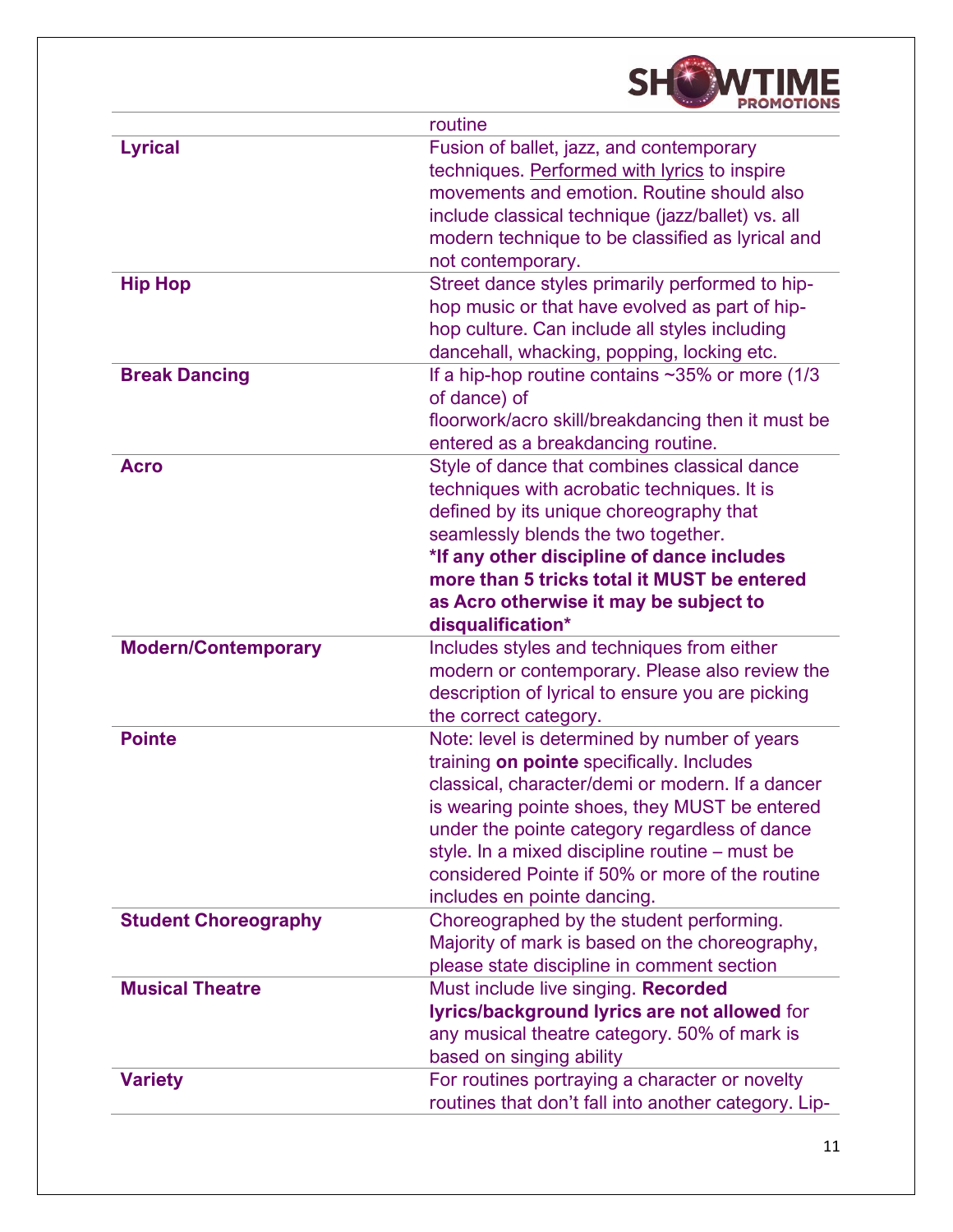

|                            | syncing and/or singing with music that has<br>prerecorded lyrics is allowed. This category is<br>also for routines that may use more than one<br>discipline mixed together or just for styles that<br>do not fit into other categories (i.e., Ballroom) |
|----------------------------|---------------------------------------------------------------------------------------------------------------------------------------------------------------------------------------------------------------------------------------------------------|
| <b>National</b>            | This category is for styles of National dances:<br>Ukrainian dancing, Irish dancing, Highland<br>dancing, etc.                                                                                                                                          |
| <b>Bollywood</b>           | A fusion of traditional and classical Indian<br>dances with the influence of other disciplines<br>such as jazz, hip hop or modern dancing.                                                                                                              |
| <b>Adult Recreation</b>    | Fun, friendly category for adults and parents.<br>Can be any discipline, 40yrs & over or 40yrs &<br>underage categories.                                                                                                                                |
| <b>Visual Interpretive</b> | A visual interpretation of a piece of music, which<br>may combine multiple styles of dance. Primarily<br>concentrated on creating a graphic illustration to<br>the viewer.                                                                              |
| <b>Production</b>          | Routine of 15 or more dancers that incorporates<br>a storyline and theme. Can include multiple<br>disciplines and large props (productions have 5<br>min prop set up time limit).<br>Similar to a Broadway performance.                                 |
|                            | Productions do not qualify for the dance off.                                                                                                                                                                                                           |

## **Medal Standings & Scores**

| <b>Showtime Diamond Award of Excellence</b> | 95 & Higher |
|---------------------------------------------|-------------|
| <b>High Gold</b>                            | $90 - 94.9$ |
| <b>Gold</b>                                 | $85 - 89.9$ |
| <b>High Silver</b>                          | $83 - 84.9$ |
| <b>Silver</b>                               | $80 - 82.9$ |

The scores will be determined by the adjudicators based on several factors including technique, cleanliness, performance quality, spacing and staging, ability level demonstrated as expected with in level and age.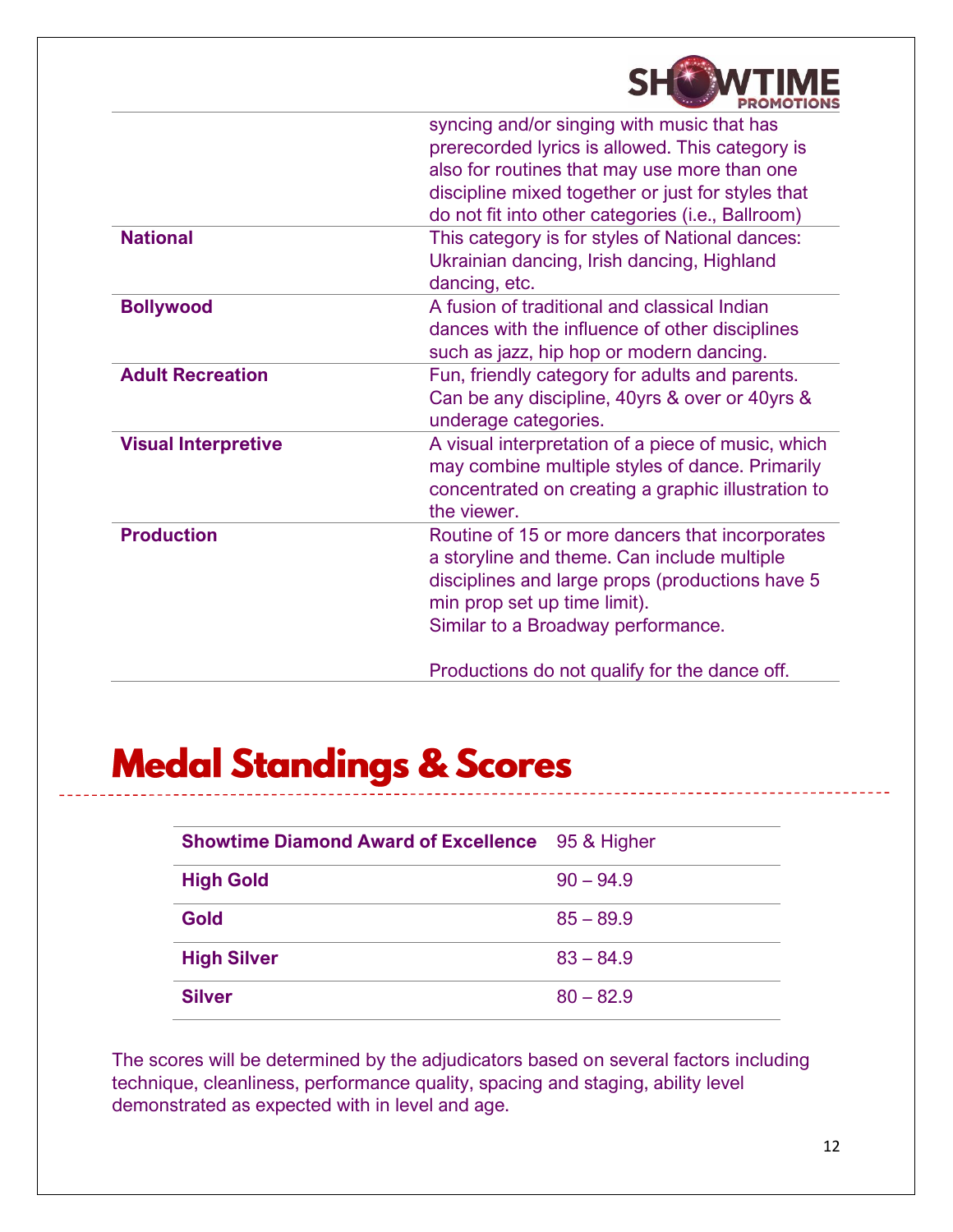

The adjudicators will also be aware of each routines level and age and judge accordingly to this information regardless of what other routines are within the category. For example: If a Junior jazz group happens to be in the same time and award category as an intermediate jazz group. The adjudicator will be aware of the level different and will adjust their expectations accordingly, so the scoring is fair to each entry's level and age.

All dancers will receive a medal based on the score. Only REGISTERED dancers should participate in the routine and receive medals. Group medals will be given according to the numbers of registered dancers. Please make sure you register ALL DANCERS that are performing in the group.

## **Awards**

1 ST Place

2 ND Place

3 RD Place

Choreography Award (group categories)

Cash & Training Scholarships

At competition style events, placements are based on score specifically ( $1<sup>st</sup>$ ,  $2<sup>nd</sup>$  and  $3<sup>rd</sup>$ top scores) for each time category. In the event if mixed categories, extra awards may be given out.

At festival style events, the placements are not necessarily based on score. Outstanding award is given to the highest scoring group in the category. However, most promising award and adjudicators choice awards are not based on score. These awards are given at the adjudicator's discretion for various reasons that are not related to scores. In the event of a mixed category, there may be extra awards given out.

## **Onsite & Backstage Rules**

### **DANCERS BACKSTAGE**:

Allowed backstage up to TWO routines prior to their scheduled performance. Once they have performed, they need to immediately exit backstage to prevent overcrowding. Showtime staff will be regulating backstage traffic, all participants must follow any directions given by Showtime staff. Dancers will return to the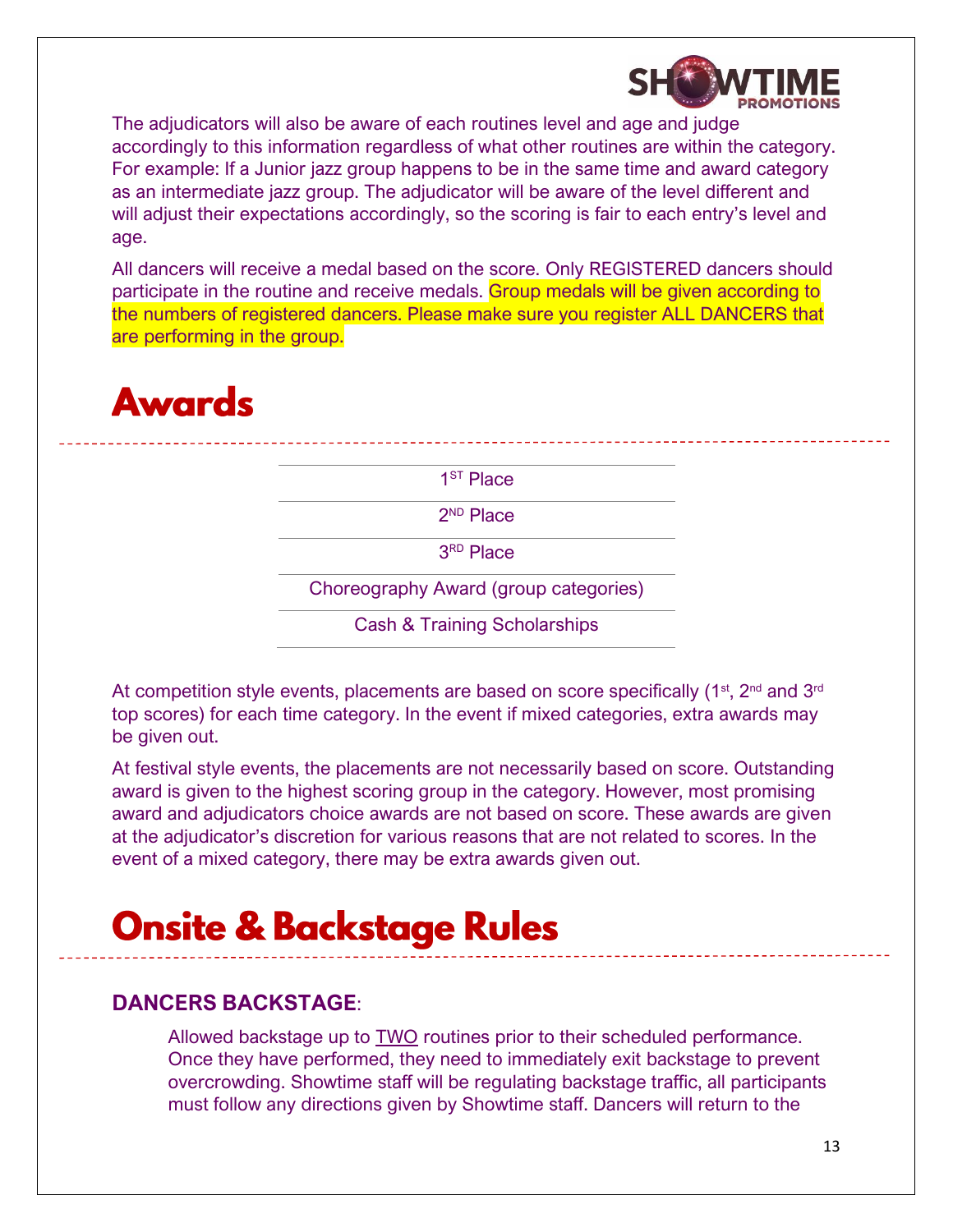

stage for Adjudication & Awards once everyone has performed in the category. All dancers must remain in the holding area until each adjudication has concluded. Please remind your dancers to be quiet and respectful backstage so they are not a distraction to the entry currently performing.

### **TEACHERS:**

All teachers and assistants must be wearing their Backstage Pass provided at the event. Please fill out the names for passes with your registration. Please note that **parents are not permitted backstage or in the practice rooms.**

#### **SPORTSMANSHIP:**

We pride ourselves on being an inviting, safe, and fun environment for all dancers to perform, therefore it is imperative that all participants demonstrate appropriate, polite, and fair behavior while attending an event. Any individual or studio whose behavior does not follow this outline may be asked to leave and will not be refunded for their entries or admission costs.

### **RE-DANCES**:

We believe it is best for the dancer to have the opportunity to re-dance if they are unable to complete their routine, therefore re-dances may be permitted at the staff's discretion. **If a re-dance is permitted and is not due to a technical issue out of the dancer's control (for example: music problems or fire alarm), the dancer will not be eligible to win 1st Place or Most Outstanding in the category.**

### **MISSING DANCERS:**

Any missing dancers must be announced. Substitutions are allowed as long as training or age level is not affected. Unfortunately, no refunds will be given due to a missing dancer. If a dancer is missing due to an injury or illness: if notice is given prior to the start of the event and accompanied with a doctor's note a studio credit may be given, please contact the office for further information.

### **DANCING OUT OF CATEGORY:**

Should a routine be required to move from their current category, this can be done at the event, but the routine may need to be "Out of Category". A routine is considered out of category when it is moved into a category that it does not fit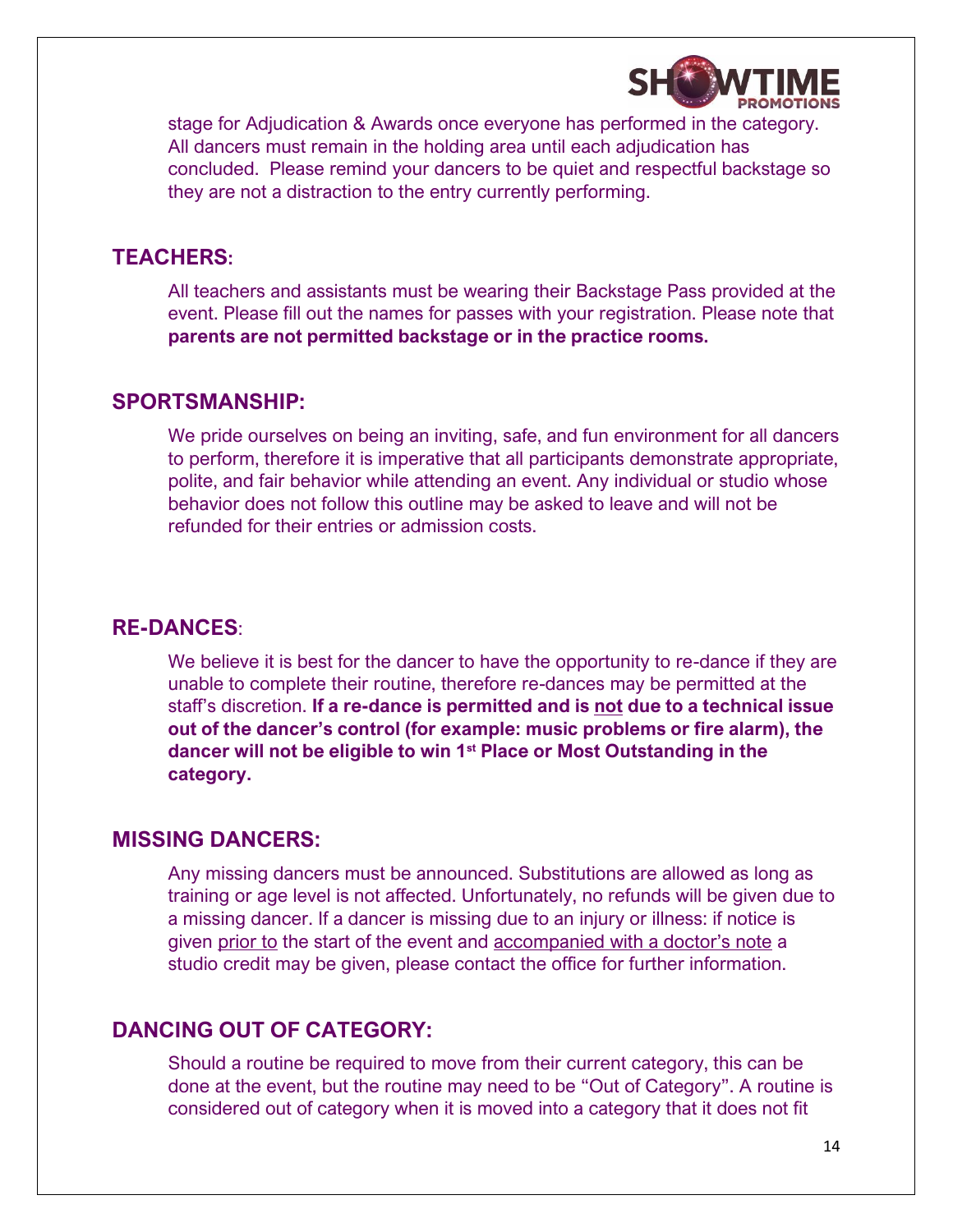

into or if the entry was entered incorrectly and needs to be changed to their correct level which no longer matches the category, they are in (Accelerated vs. non-accelerated or different disciplines).

For example, if an accelerated Jazz routine needs to be moved and the only place available is a non-accelerated category they would be considered Out of Category as their training level is higher. Or if they had to move into an accelerated ballet category they would be out of category since it is a different discipline.

However, if a routine such as a Non-Accelerated Jazz dance needed to move and went into an Accelerated category they would be in category since they are technically being judged with harder level than they were previously, this would not be considered an unfair advantage to the rest of the dancers in the correct category for placements.

### **MUSIC:**

All music should be uploaded to the registration system up to 3 days prior to the event and will be added to the event playlist by our crew. All studios should have a back up copy of their music for safety. Music that wasn't uploaded to the system before the deadline will be missing from the playlist. In this case, please bring a reliable device with a regular audio input to play your music, such as phone, tablet or laptop.

Please come prepared with a back-up method in case of issues with your device, put all devices in airplane mode & remove any cases on your device to decrease risk of technical issues.

### **TAP SHOES:**

Tap shoes are permitted Backstage only. Some venues do not allow tap shoes in their rehearsal halls, please check all signs at the event for rules specific to each location. Tap sounds must not be pre-recorded. Please ensure all taps are tight and there are no loose screws that may come off or damage the flooring. If a tap screw does come off on stage, please inform Showtime staff immediately so it can be found and removed before the next dancer goes on stage.

### **LANGUAGE/CONTENT:**

Showtime events are family friendly, therefore all music and choreography must be appropriate for all ages. Any routine deemed to be in poor taste by our adjudicators or managers may be disqualified. Profanity will result in a \$100 fine per word and may result in disqualification of the routine. Please screen music for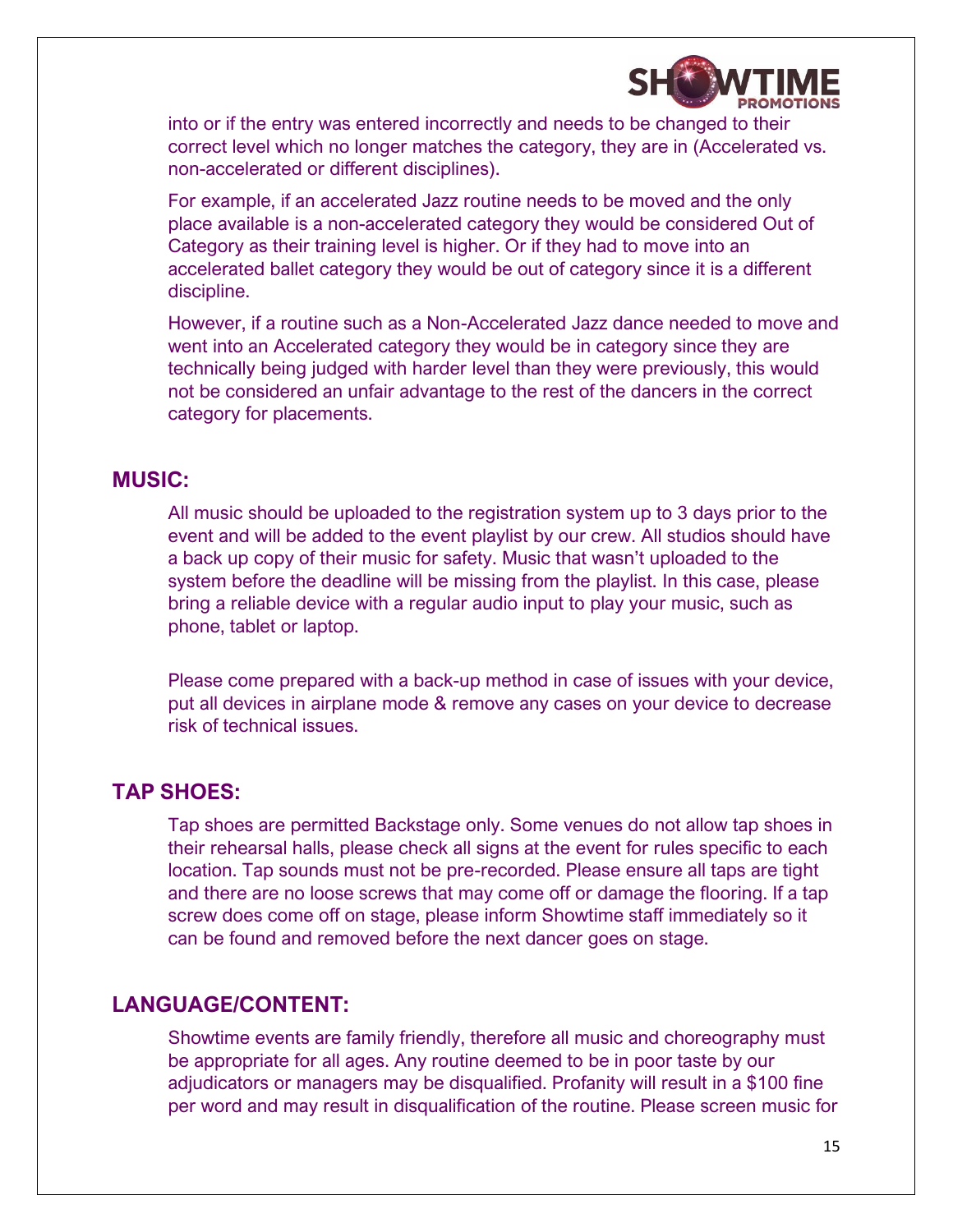

content or lyrics that may be offensive. This includes sensitive topics that may cause distress to audience members.

### **ADMISSION:**

We do charge an admission fee at Showtime events. By charging an admission fee we can provide lower registration fees for your dancers to participate and still have one on one adjudication from the top professionals in the industry. All children 6 and under are free, and dancers and teachers will not be charged. Multi day discounts are available for purchase. Pricing for admission will be sent to studios in an information package prior to the event.

### **PHOTO AND VIDEO:**

Showtime has a strict policy on taking photos or recordings within the theatre. **There are absolutely no cameras, video cameras or recording devices allowed at any time.** Please know this is due to privacy laws and wanting to keep all participants safe. Please refer to the Personal Information Protection and Electronic Documents Act (PIPEDA) for more information.

There will be signs on site to remind audience members of this rule. Any person caught taking photographs or filming routines on stage will be asked to leave immediately and may cause the routine on stage to be disqualified. Please inform your dance parents of this rule prior to the competition.

## **Dance Off**

The Dance Off is a final challenge held on the last day of the competition. The routines that qualify for the Dance Off are the top 10 group marks – 6 accelerated/elite and 4 non-accelerated or vice-versa, according to the registration ratio for the levels.

(Groups that dance after 12pm of the last day will also qualify for the Dance Off if they get same or higher marks than the ones that are on the leaderboard)

The routines will compete at the Dance Off for the following prizes:

**Groups:**

1 st place: \$250

2 nd place: \$125

3 rd place: \$75